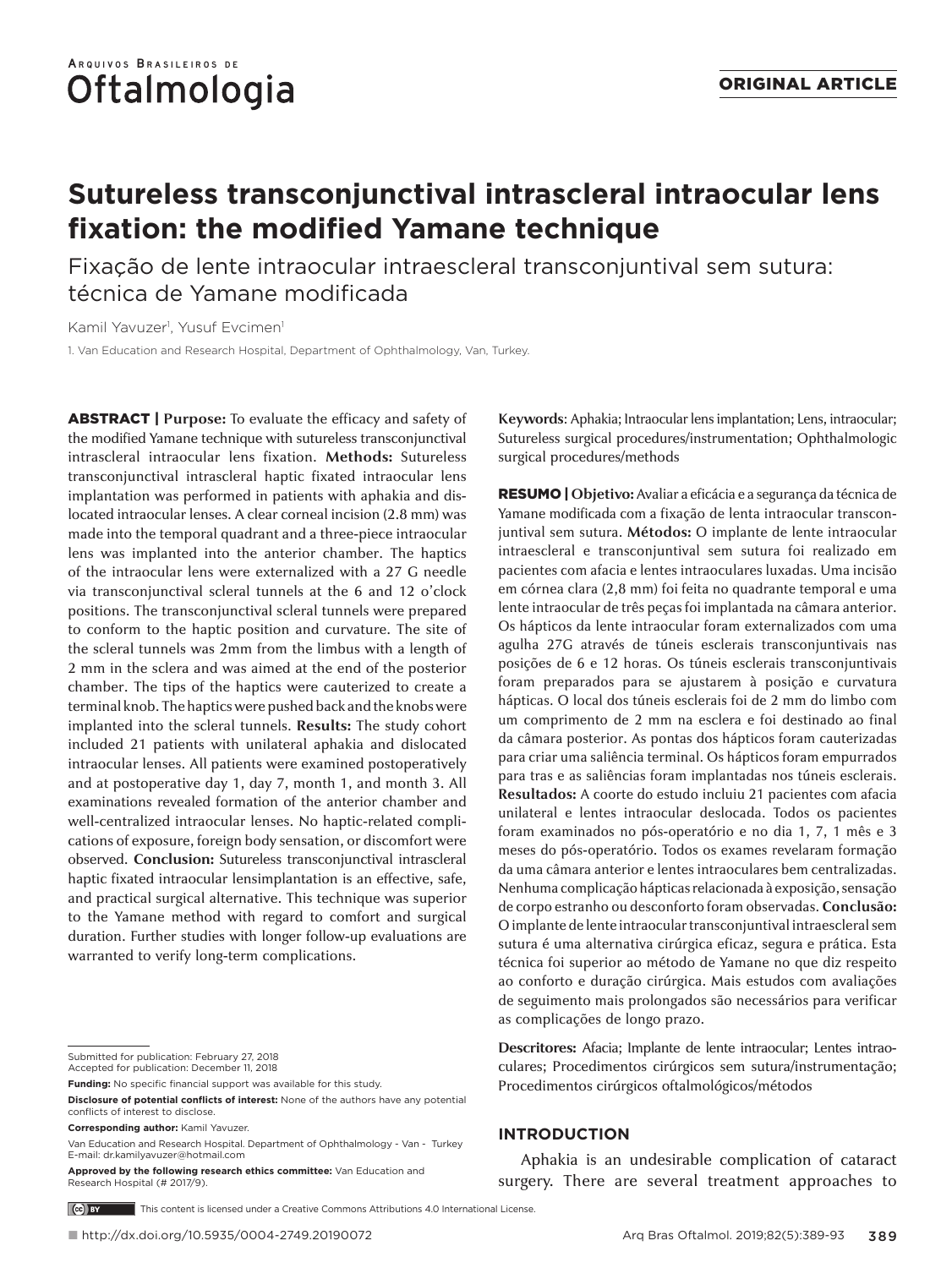improve visual disturbances secondary to aphakia. Secondary intraocular lens (IOL) implantation methods in aphakic eyes without capsular support include IOL implantation into the anterior chamber (AC), iris-fixated IOL implantation, and scleral-fixated posterior chamber IOL implantation (SF-PC-IOL)<sup>(1-3)</sup>. In aphakia rehabilitation, SF-PC-IOL implantation is preferred over other approaches. Since it reduces the iris contact with IOL, and prevents the cornea and iridocorneal angle damage due to distance, the risks of pupillary block, secondary glaucoma, and iritis are relatively lowwith SF-PC-IOL implantation, as compared to iris-fixated or IOL implantation into the  $AC<sup>(4-8)</sup>$ . Despite these advantages, suture-related complications, such as suture rupture or erosion, may occur<sup>(9)</sup>.

In 2008, Agarwal et al.<sup>(10)</sup> in their study described a sutureless intrascleral posterior chamber IOL fixation technique with the use of fibrin glue rather than sutures. The major disadvantages of this technique are wide sclerotomies and the risk of ocular hypotony due to sclerotomy closure using fibrin glue without suture augmentation. Yamane et al.<sup>(11)</sup> in their study reported that the intrascleral haptic-fixated IOL implantation technique with the use of fibrin glue rather than sutures significantly reduced the risk of complications.

Hence, the aim of the present study was to investigate the efficacy and safety of the modified Yamane technique with sutureless transconjunctival intrascleral intraocular lens fixation using a less invasive method.

#### **METHODS**

The records of patients who underwent the modified Yamane technique with sutureless transconjunctival intrascleral intraocular lens fixation at the Van Education Research Hospital of Health Sciences University (Van, Turkey) between February 2017 and October 2017 were retrospectively reviewed. Patients with aphakia and dislocated IOL were included in the study, while those who underwent vitreoretinal surgery and had a follow-up duration of less than three months were excluded from analysis.

The best corrected visual acuity (BCVA) of the patients was measured with Snellen charts prior to surgery. Goldmann applanation tonometry was used to measure intraocular pressure (IOP). A detailed anterior segment and fundus examination was performed. Prior to surgery, keratometric measurements of the patients were taken and the Sanders-Retzlaff-Kraff/Theoretical formula was used to calculate the power of the posterior chamber IOL

aiming for emmetropia. The Eyecryl Plus three-piece, foldable, acrylic IOL (TP6130; Biotech Vision Care Pvt., Ltd., Ahmedabad, Gujarat, India) was used for implantation.

Before surgery, 0.5% proparacaine (0.5% Alcaine; Alcon, İstanbul, Turkey) was instilled to provide topical anesthesia. Lidocaine (4 cc, 20 mg/mL; Jetokain, Adeka, Turkey) was injected retrobulbarly with insufficient orientation to topical anesthesia. A 2.8-mm clear corneal incision was made into the temporal quadrant. A coaxial anterior vitrectomy was performed in cases with vitreous in the AC. Then, 1.4% sodium hyaluronate (Protectalon;VSY Biotechnology, İstanbul, Turkey) was injected into the AC. A three-piece IOL was implanted into the AC with the use of an injector system, while the trailing haptic was kept outside the AC.

Firstly, a transconjunctival scleral tunnel was prepared with a 27-gauge insulin needle at the 12 o'clock position. The first haptic was pushed into the lumen of the insulin needle with utrata forcepsand the first haptic was externalized with an insulin needle. Theforceps were entered into the AC through the main incision. Aterminal knob was formed by cauterizing the haptic with a battery-operated thermal cautery unit. The created knob was pushed and fixed into the scleral tunnel. The same procedure was followed for the second haptic at the 6 o'clock position.

Transconjunctival scleral tunnels were prepared to conform to the haptic position and curvature. The site of the scleral tunnels was 2mm from the limbus, with a length of 2 mm in the sclera, aimed at the end of the posterior chamber. After implantation of the IOL, the corneal incision was hydrated with balanced salt solution following intracameral viscoelastic removal (Figure 1).

Postoperatively, 1% prednisolone acetate eye drops (1% Pred Forte; Allergan, Istanbul, Turkey) were applied every hour for the first two days, which was then tapered and stopped at postoperative week four. Topical 0.5% moxifloxacin (0.5% Vigamox, Alcon, Turkey) was applied every 4h for 10 days. Follow-up examinations included BCVA, IOP measurement, and evaluation of the anterior and posterior segments on postoperative day 1, week 1, month 1, and month 3.

IBM SPSS Statistics for Windows, version 23.0, software (IBM Corporation, Armonk, NY, USA) was used for statistical analysis. Parameters, including the BCVA and IOP both before and after surgery, were compared using the paired samples *t*-test. A probability (*p*) value of <0.05 was considered statistically significant.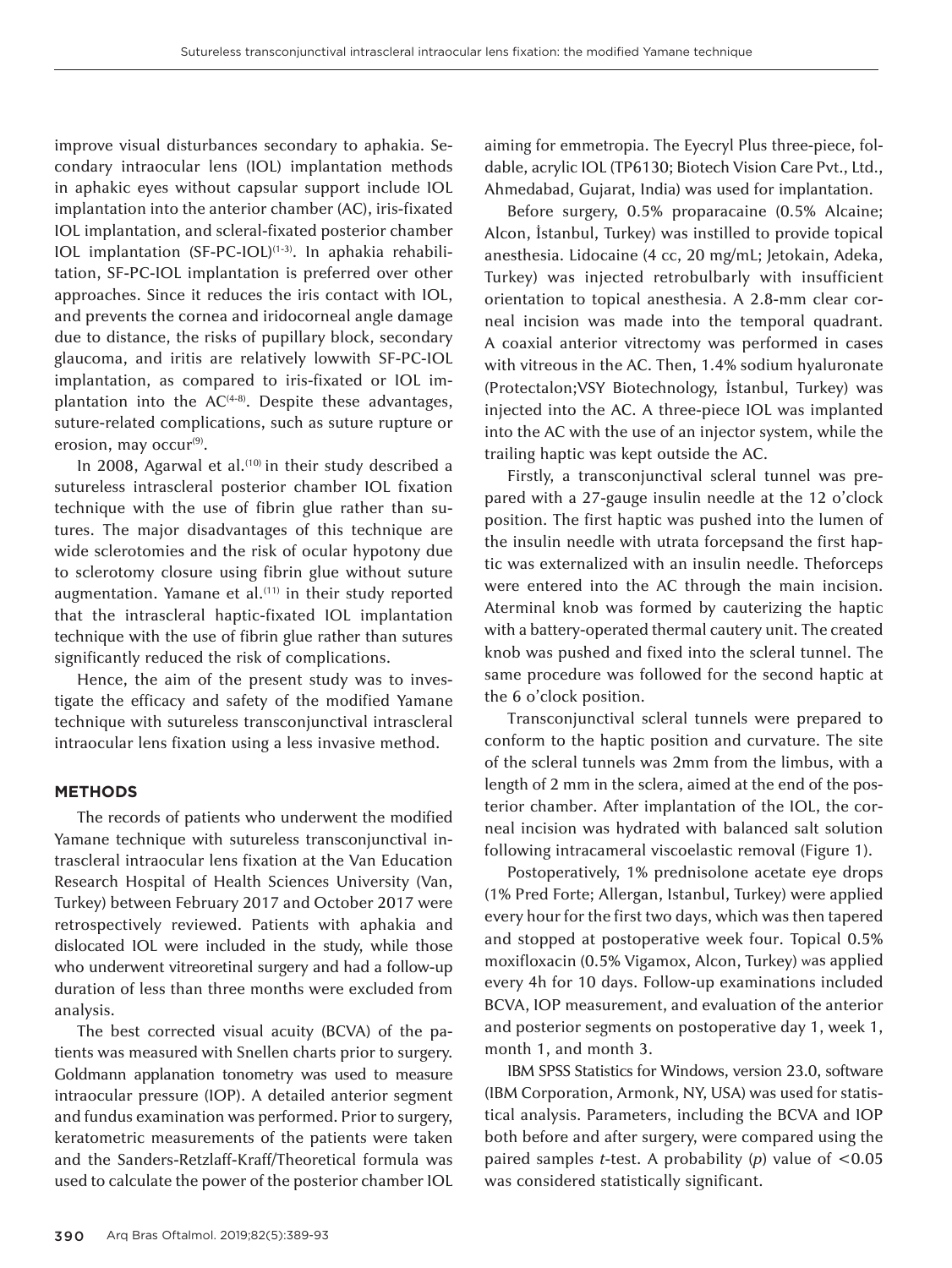### **RESULTS**

Of the 21 patients included in this study, 12 were male (57.14%) and nine were female (42.86%) with a mean age of  $70.20 \pm 9.50$  (range, 59-97) years. The mean axial length of the eyes of the patients was  $22.02 \pm 1.05$ (range, 20.12-24.03) mm. Anterior vitrectomy with IOL implantation was performed for seven patients and two patients with dislocated IOL (foldable one piece IOL) underwent anterior vitrectomy with IOL exchange.

The BCVA before and at postoperative month 3 was  $0.21 \pm 0.88$ and  $0.09 \pm 0.85$ logMAR, respectively. Visual recovery was statistically significant and none of the eyes had deterioration in visual acuity  $(p=0.001)$ . There was no significant difference in mean IOP measurements before surgery and at postoperative month 3  $(14.13 \pm 2.61$  [range, 10-18] mmHg vs. 13.53  $\pm$  2.90 [range, 9-19] mmHg, respectively; p=0.12). Comparisons of the BCVA and IOP before and three months after surgery are presented in table 1.



Figure 1. (A) Pushingthe IOL haptic from the 12 o'clock position into the lumen of ainsulin needle. (B) Externalization of the haptic by pulling the insulin needle. (C) Aterminal knob was formed via cauterizing the haptic edge. (D) Pushing the second haptic from the 6 o'clock position to the lumen of the insulin needle. (E) A terminal knob was formed via cauterizing the second haptic edge. (F) Pushing the formed terminal knob into the scleral tunnel

**Table 1.** Comparison of preoperative and 3-month postoperative BCVA and IOP parameters.

|                  | Preoperative   | <b>Postoperative</b> |       |
|------------------|----------------|----------------------|-------|
| BCVA (logMAR)    | $0.21 + 0.88$  | $0.09 + 0.85$        | 0.001 |
| $IOP$ (mm $Hg$ ) | $14.13 + 2.61$ | $13.53 + 2.90$       | 0.12  |

BCVA= best corrected visual acuity; IOP= Intraocularpressure.

During surgery and the early postoperative period, there were no complications of IOP elevation, hyphema, vitreous hemorrhage, IOL tilt or decentralization, or iris capture. All follow-up examinations revealed formation of the AC and good centralization of the IOL. Cystoid macular edema was observed in one patient at postoperative week six. Also, there were no haptic-related complications, such as exposure, scleral atrophy, discomfort, foreign body sensation, or conjunctival scar formation (Figure 2).

### **DISCUSSION**

Various methods have been used in for IOL implantation into the posterior chamber with scleral fixation. Suture exposure and associated late endophthalmitis are the most important late-stage complications of trans scleral IOL suture fixation. To prevent these complications, the knobs are buried under the scleral flap<sup>(12)</sup>. The most commonly preferred surgical method is to form a scleral flap after conjunctival dissection and to close it by suturing the knob under the flap, thereby preventing complications related to scleral suture exposure. However, Solomone et al.<sup>(13)</sup> in their study reported that long-term suture erosion occurs in73% of patients even if a scleral flap is made and they concluded that this method does not prevent, but rather delays, the onset of suture erosion. Although the long-term outcomes of intrascleral IOL fixation without sutures remains unknown, this procedure has gained popularity due to some advantages over other methods $(10-11)$ . In the present study, the results of anew intrascleral IOL fixation method without the use of fibrin glue or suture are discussed.

The method used in the present study is a modified version of a procedure described in the study by Yamane et al.<sup>(11)</sup> as "flanged intrascleral intraocular lens fixation with double-needle technique," which included a series of 100 patients. Our method has some advantages over the method described in the study by Yamane et al. in terms of applicability and practicality (Table 2). In this



**Figure 2.** (A) Well-centered intraocular lens. (B-C) The appearance of superior and inferior edges of the lens haptics (arrows).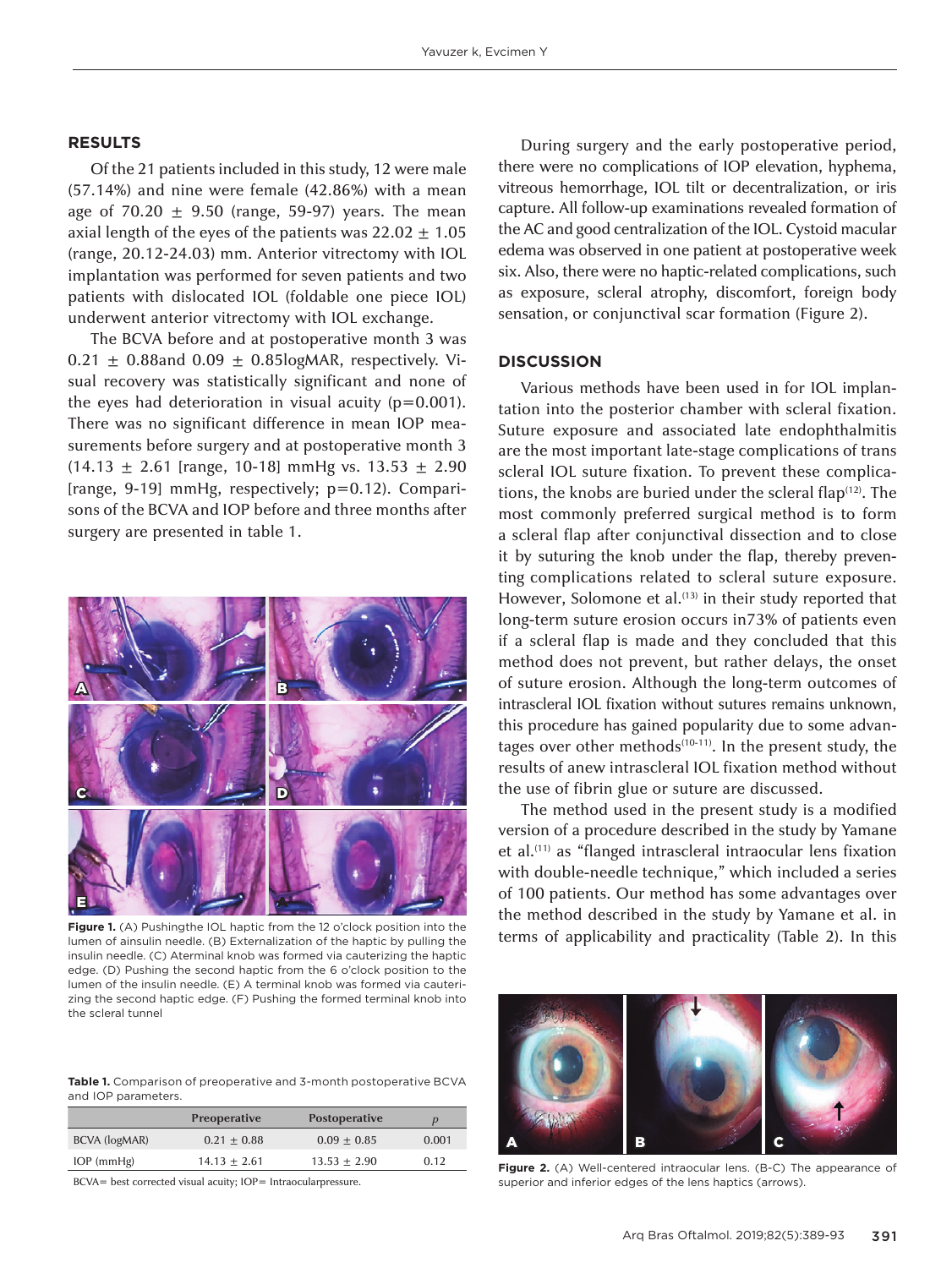| Yamane et al.                               | Our study                                | Advantages of our modified technique                                                                                                                                                        |
|---------------------------------------------|------------------------------------------|---------------------------------------------------------------------------------------------------------------------------------------------------------------------------------------------|
| 30-gauge thin-walled needle                 | 27-gauge needle                          | Freely avaible and appropriate for every 3-piece IOL                                                                                                                                        |
| Nasal and temporal quadrants for sclerotomy | 6 and 12 o'clock positionsfor sclerotomy | Haptic-related complications of exposure, conjunctival scar formation,<br>discomfort are minimized                                                                                          |
| Double needle                               | Single needle                            | The possibility of the first haptic emerging from the needle lumen due<br>to the IOL position and manipulation during the entry of the second<br>haptic into the needle lumen is eliminated |
| More corneal ports are needed               | Single corneal port is used              | Less invasive method                                                                                                                                                                        |
| Angled sclerotomy                           | Sclerotomy with 2 mm scleral tunnel      | Postoperative complications such as IOL tilt, decentralization and iris<br>capture were not observed in the early period                                                                    |

**Table 2.** Advantages of our modified technique over the method described in the study by Yamane et al. in terms of applicability and practicality

study, Yamane et al. used a 30-gauge thin-walled needle, which is not freely avaible in all countries. Nonetheless, the lumen of this needle is not always appropriate for three-piece IOLs. The 27-gauge needle used in our study is freely avaible and the lumen width is appropriate for routine three-piece IOL. While the study by Yamane et al. preferred angled sclerotomy, we preferred sclerotomy with a 2-mm scleral tunnel to minimize the risk of hypotony. We preferred the 6 and 12 o'clock positions for sclerotomy while Yamane et al. preferred the nasal and temporal quadrants. In this way, the haptics are under the eyelids and the risks of haptic-related complications, such as exposure, conjunctival scar formation, and discomfort, are minimized. With the technique of Yamane et al., there is a possibility of the first haptic emerging from the needle lumen due to the IOL position and manipulation during entry of the second haptic into the needle lumen. In contrast, with our method, the second haptic is fixed after intrascleral fixation of the first haptic, thus there is no need for a second needle and no risk of the first haptic leaving the needle lumen. With the method of Yamane et al., corneal side incisions are made to push the haptics into the lumen of the needle and more corneal ports are needed with the main corneal incision (3 mm). Our method is a less invasive approach, since a 2.8-mm corneal incision is made and all intraocular manipulations are performed using this port. Moreover, Yamane et al. in their study reported the need for peripheral iridotomy for IOP control for all patients, although early postoperative complications of IOL tilt and decentralization, and iris capture had occurred. Our method overcomes these complications, since the scleral tunnels fit the position and curvature of the haptics. Besides, with our technique, the needle is first inserted into the sclera and then moved parallel to the limbus by about 2 mm and aimed into the posterior chamber. Thus, these complications were not observed

in the early period and peripheral iridotomy was not required.

Similar studies $(10,11,14,15)$  have reported various complications, such as IOP elevation, hyphema, vitreous hemorrhage, IOL decentralization, and cystoid macular edema. However, in our study, only one case of cystoid macular edema was observed during the follow-up period. Limitations to this study included a relatively low number of patients and a short follow-up period, which may have assisted in reducing the complication rate.

The modified Yamane technique with sutureless transconjunctival intrascleral intraocular lens fixation is an effective, safe, and practical method with some advantages over the method described by Yamane et al. in terms of applicability and practicality. It is also a less invasive method that does not require the creation of conjunctival and scleral flaps or pockets, although fibrin glue or sutures are needed.

The duration of the surgery is relatively short and is quite comfortable to the patient and physician. In addition, postoperative recovery is rather short. However, patients should be followed-up for a longer period due to possible late-term complications.

#### **REFERENCES**

- 1. Por YM, Lavin MJ. Techniques of intraocular lens suspension in the absence of capsular/zonular support. Surv Ophthalmol. 2005; 50(5):429-62.
- 2. Zeh WG, Price FW Jr. Iris fixation of posterior chamber intraocular lenses. J Cataract Refract Surg. 2000;26(7):1028-34.
- 3. Smiddy WE, Sawusch MR, O'Brien TP, Scott DR, Huang SS. Implantation of scleral-fixated posterior chamber intraocular lenses. J Cataract Refract Surg. 1990;16(6):691-6.
- 4. Baykara M, Ozcetin H, Yilmaz S, Timuçin OB. Posterior iris fixation of the iris-claw intraocular lens implantation through a scleral tunnel incision. Am J Ophthalmol. 2007;144(4):586-91.
- 5. McGill J, Liakos G. Complications of anterior chamber intraocular lenses and their effect on the endothelium. Trans Ophthalmol Soc U K. 1985;104(Pt 3):273-7.